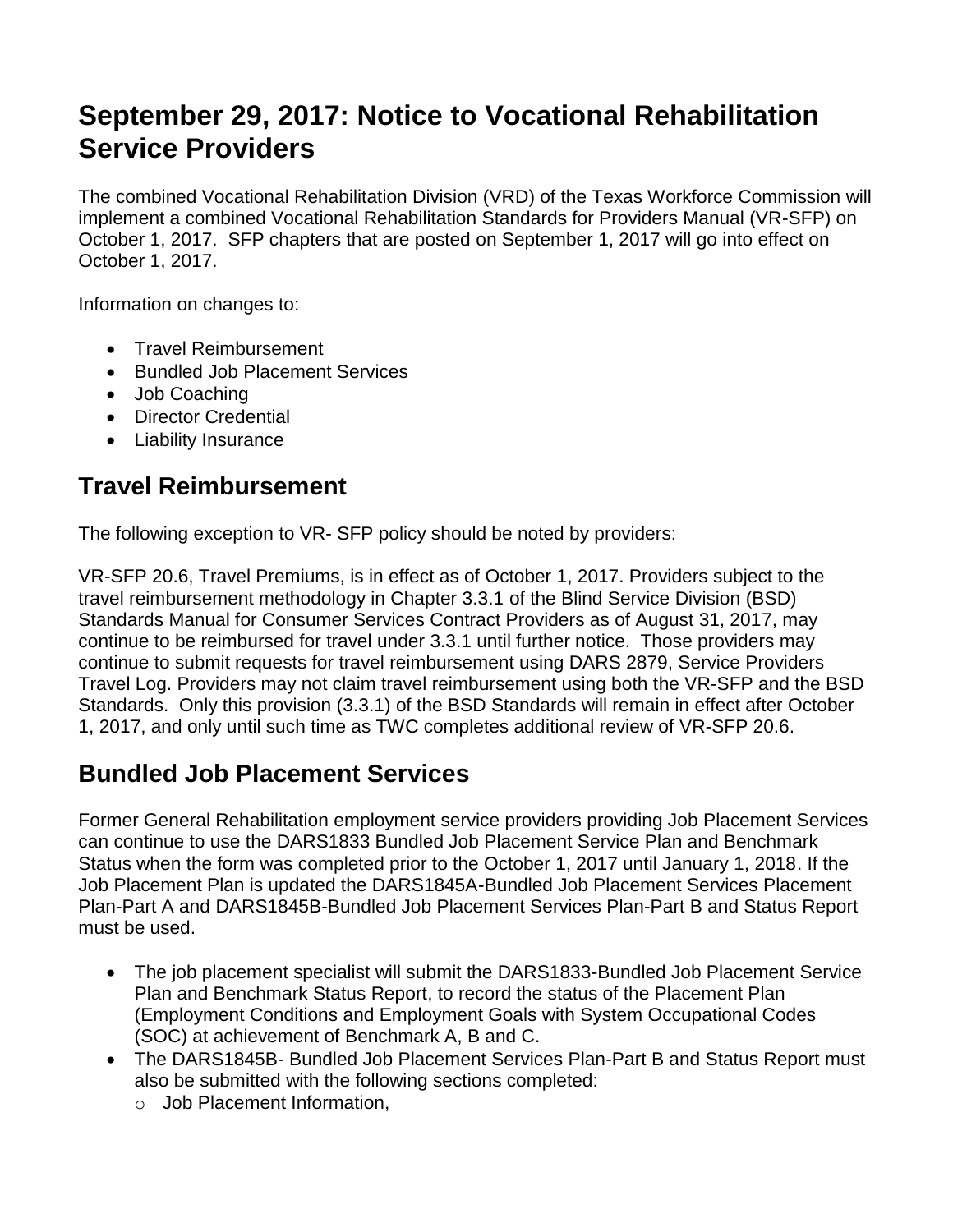- o Employer Information,
- o Customer Employment Information,
- o Service Delivery Information at Placement,
- o Service Delivery Information at 45 day- Benchmark B,
- o Service Delivery Information at 90th day- Benchmark C,
- o Visits with Customer and
- o Signatures.

Customers using the DARS1833-Bundled Job Placement Service Plan and Benchmark Status Report who have not been placed in a job by January 1, 2018, must meet with the VR counselor, job placement specialist and customer to complete the DARS1845A-Bundled Job Placement Services Placement Plan-Part A and DARS1845B-Bundled Job Placement Services Plan-Part B and Status Report.

Customers with visual impairments that are currently participating in Job Placement and Work Readiness services under the blind services standards for providers and who are not placed in a job before October 1, 2017 must be re-referred for VR-SFP Job Placement Services as outlined in the VR-SFP; use the DARS1840 Job Placement Referral form.

Each customer must have a DARS1845A-Bundled Job Placement Services Placement Plan-Part A and DARS1845B-Bundled Job Placement Services Plan-Part B and Status Report. If the customer is employed prior to October 1, 2017, services for these customers can continue Job Placement and Work Readiness Services as defined in the BSD-Standards for Providers. If the customer loses the job on or after Oct. 1, 2017, service authorizations must be replaced and the customer must receive services through VR-SFP chapter 17.4 Bundled Job Placement Services.

## **Job Coaching**

Customers with visual impairments who are employed and currently receiving job coaching prior to October 1, 2017 can continue with these services as authorized under the existing Blind Services Standards for Providers so that services are not interrupted. VR staff will need to work with a regional program support specialist when it is necessary to issue any services authorizations for job coaching of individuals that are still using the BSD-SFP model. If job coaching services have not started before October 1, 2017, service authorizations must be replaced and the customer must receive services through VR-SFP Chapter 17.5 Job Skills Training.

**The following exceptions to VR- SFP timelines should be noted by providers:** 

#### **Director Credential**

Providers for whom the requirement to have the Director Credential is new as of October 1, 2017 and who are unable to complete the Director Credential requirement by October 1, 2017, may submit the DARS 3490 Temporary Waiver of Employment Services Credentials to request a temporary waiver for the Director Credential.